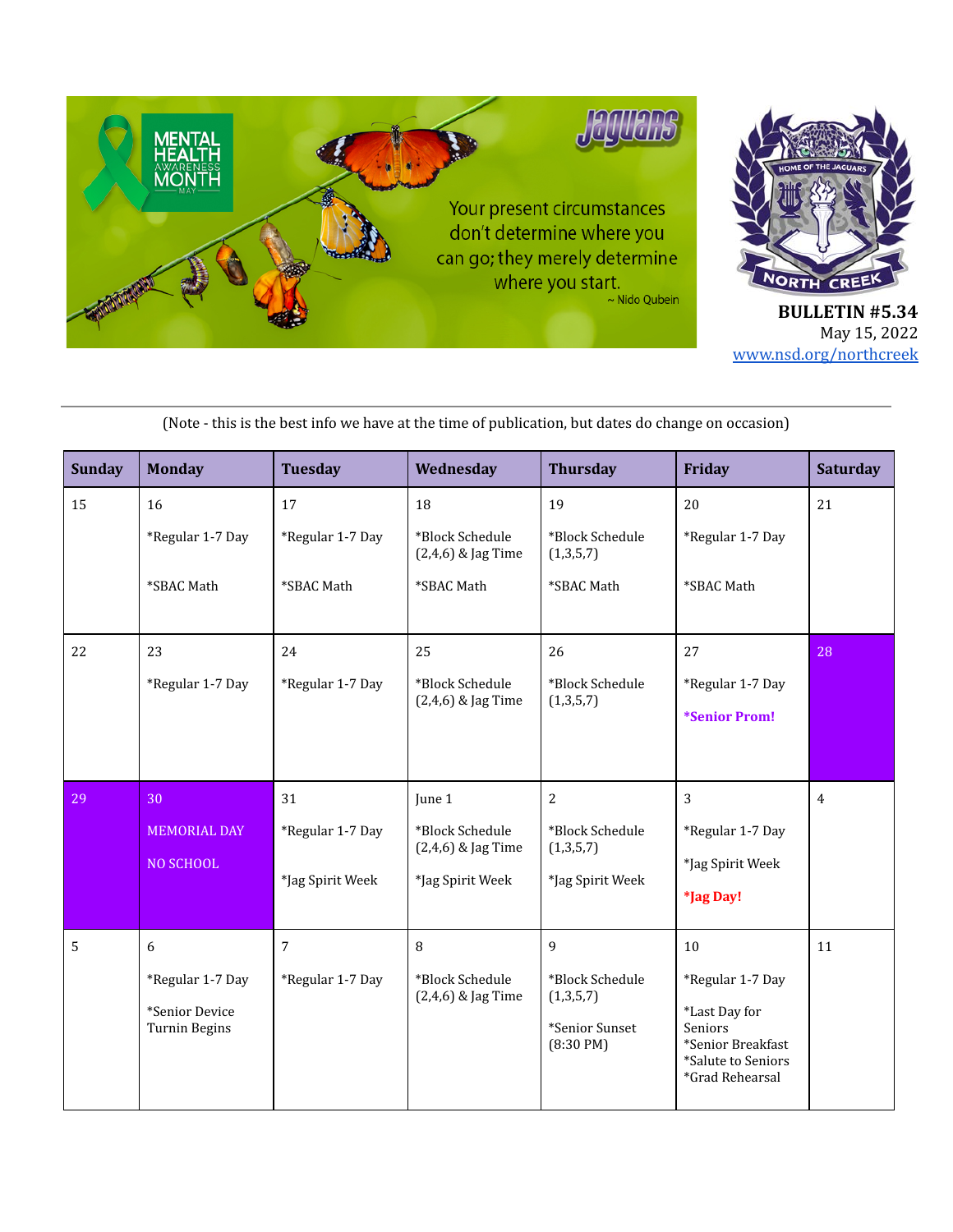#### **NEWS and INFORMATION**

#### **1. Sports Registration for 2022-23 School Year**

 Sports registration for the 2022-2023 school year opens on May 1. Register now if your student is interested in participating in sports next year. Registration is done online through Final Forms at:  [https://northshore-wa.finalforms.com/.](https://northshore-wa.finalforms.com/)

 More information can be found on the NCHS website at: <https://northcreek.nsd.org/athletics/register-for-athletics>



#### **2. Yearbooks!**

 Yearbooks go on sale on Monday, May 16. The cost is \$55. They are first come, first served. We will not be placing another order if we run out so purchase one soon! Purchases can be made online at [https://wa-northshore.intouchreceipting.com](https://wa-northshore.intouchreceipting.com/) or in person with cash/check/credit card. Yearbooks will be distributed on June 3. All fines and fees must be paid in order to pick-up a yearbook.

#### **3. PTSA Newsletter**

<https://mailchi.mp/3e4326e3cc02/nchs-ptsa-newsletter-2021-2022-vol-16105735>

#### **4. Theater Showcase!**

Come see our Jaguar Thespians in their last performances of the year!

- $\triangleright$  This Week: Thursday, Friday, and Saturday @ 7pm
- $\geq$  May 19-21, In the Theater
- ➢ Donations Requested

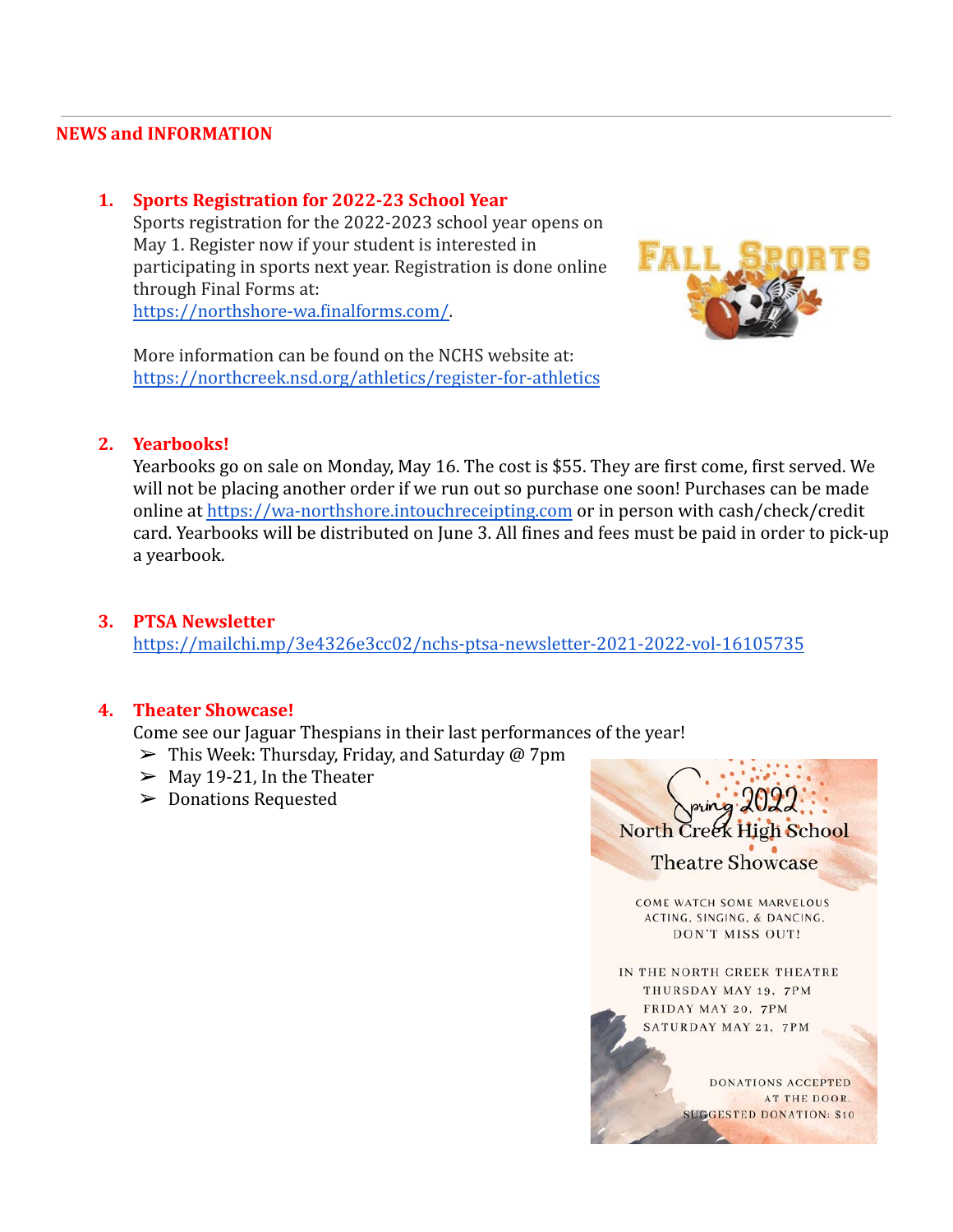## **SENIOR CLASS OF 2022 NEWS!!!**

#### **5. Final Day for Seniors - June 10**

 The final day for Seniors is Friday June 10. On Friday, there will be a Senior Breakfast, Salute to Seniors Assembly and Graduation Rehearsal. All senior who want to participate in the actual Graduation Ceremony must attend on June 10.

## **6. Senior Sunset - June 9**

 As is our tradition, all Seniors are invited to attend Senior Sunset on Thursday June 9 at 8:30 PM in the NCHS Courtyard. Seniors are encouraged to bring snacks to share with others (e.g. chips, sodas, waters, etc.) The event goes from 8:30 to 9:30 with sunset being at exactly 9:06 PM.

### **7. Graduation Tickets!**

 As in pre-COVID times, each graduating senior will be given **five (5) free tickets** to the Commencement Ceremony which is scheduled for 6 PM on Wednesday June 15 at Pop Keeney (rain or shine). Families may purchase additional tickets for \$7 per ticket. But before anyone purchases additional tickets, seniors are encouraged to see if their friends are using all of their tickets. Many seniors don't use all 5 free tickets and are happy to give away their extras. More information on ticket sales will be coming in May.

### **8. Senior Yard Signs**

 Senior Yard Signs - If you haven't picked up your Senior yard sign yet, you can pick one up from our school office during breaks or before/after school.

### **9. Senior Slideshow Photos Needed!!!**

 Attention Class of 2022 Families! As Commencement 2022 approaches, it is time to recognize our lovely Seniors. Please submit photos of your student for our Senior Recognition Video (preferably group photos) from elementary school to now! Our goal is to recognize every single Senior, so the more photos, the better. Please submit up to six photos. Make sure to include the student's first and last name. Email photos to [cwong@nsd.org](mailto:cwong@nsd.org).



## **10. Senior Computer & Device Turn-in**

 Seniors are reminded that they will be turning in all NSD devices in the week of June 6-10. The device is expected to come back with no damage and with its bag and charger together with the device. Note that a few students may have multiple devices checked out to them. Now is a good time for your senior to find the bag, charger, etc. so that this is not a stressor in June!

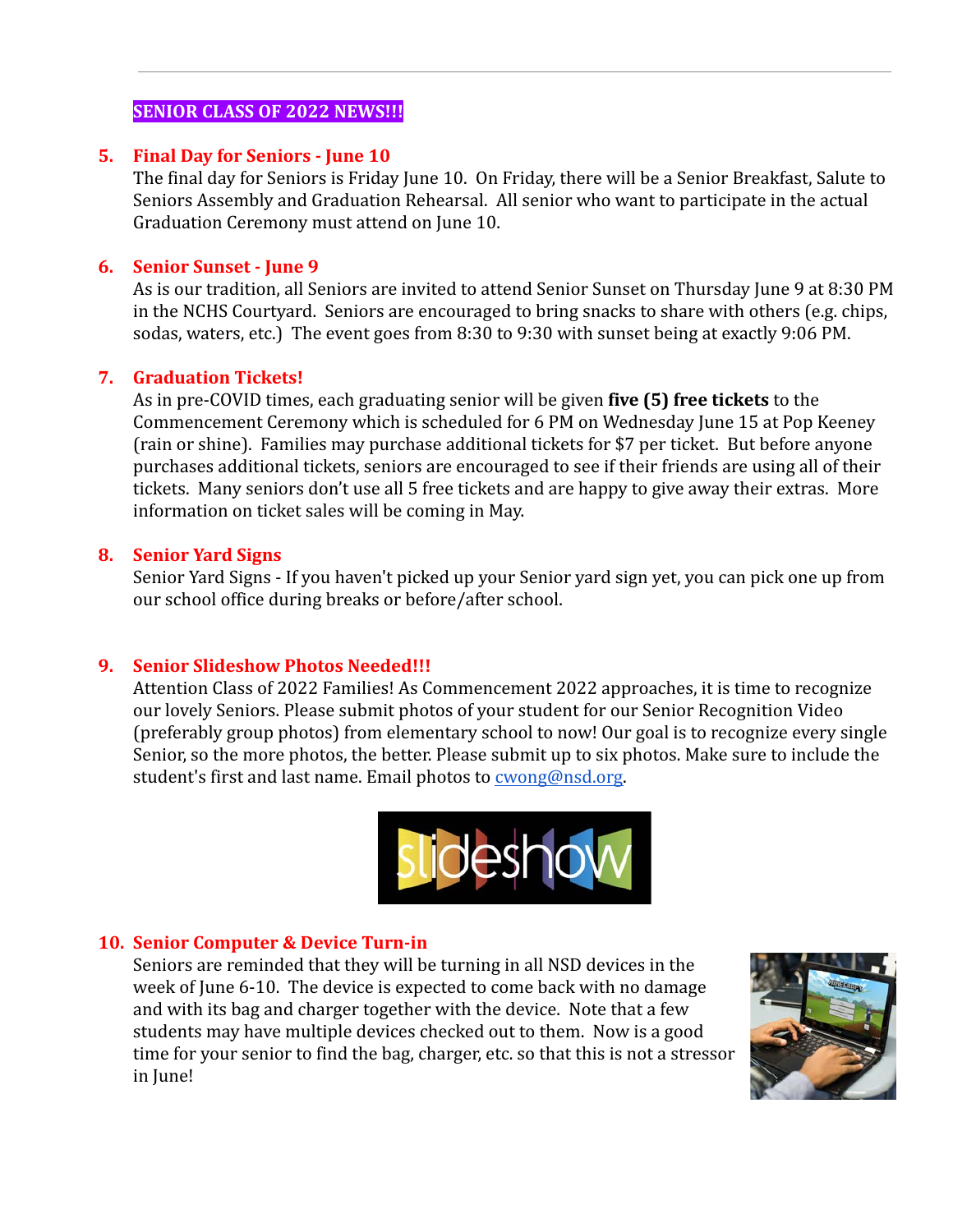## **11. Fundraisers for the Class of 2022**

### **Flock Fundraiser**

 There are less than 10 dates left to schedule a flocking of 22 purple flamingos to celebrate your Senior!! Purchase and schedule your flocking before it's too late by using the link below. Proceeds from this fundraiser will go towards funding activities for the Class of 2022. <https://jaguarboosterclub.ecwid.com/Buy-a-22-Senior-Flock-p397848567>

## **12. Jag Night - Updated!**

 Senior Parents! This is your FINAL WEEKEND to purchase a JAG NIGHT TICKET at the Early Bird price! On Monday the price will increase to \$175/ea.

 Jag Night is an ALL NIGHT special celebration that starts at 10:00pm following our graduation ceremony on Wednesday, June 15th. Students will ride a chaperoned charter bus to exciting SURPRISE venues to enjoy games, food, fun, and more with their classmates in safe and supervised environments. Students will be returned to campus around 5:30am Thursday morning. This party is a fun Senior Year tradition that your student won't want to miss! Click here to purchase a ticket:

 [https://jaguarboosterclub.ecwid.com/2022-Grad-Night-Party-Ticket-p426766029?fbclid=IwAR](https://jaguarboosterclub.ecwid.com/2022-Grad-Night-Party-Ticket-p426766029?fbclid=IwAR0IT6lQDicNau8CGTF8kf570mVVr1tRwmI-KfZzHN_TTudjAjtiV5GbQtk)   [0IT6lQDicNau8CGTF8kf570mVVr1tRwmI-KfZzHN\\_TTudjAjtiV5GbQtk](https://jaguarboosterclub.ecwid.com/2022-Grad-Night-Party-Ticket-p426766029?fbclid=IwAR0IT6lQDicNau8CGTF8kf570mVVr1tRwmI-KfZzHN_TTudjAjtiV5GbQtk) 

 We will have another PRIZE GIVEAWAY the week of May 16th. Everyone who purchases a Jag Night Ticket before May 16th is automatically entered. The lucky winner will be announced on our Class of 2022 Facebook Page.

 CHAPERONES NEEDED! We have many excited students for our upcoming Jag Night but we cannot hold the event without the required number of adult chaperones. WE NEED YOUR HELP! If you are interested in volunteering please complete this google form and the Senior Parent Committee will contact you:

 [https://docs.google.com/forms/d/e/1FAIpQLSeI2XP4ccDahDaVztZoq-Hzqo31q4Ru9X7R3oeX3](https://docs.google.com/forms/d/e/1FAIpQLSeI2XP4ccDahDaVztZoq-Hzqo31q4Ru9X7R3oeX3FLmjpelGA/viewform?fbclid=IwAR0AOsKlww2i5kLglzFwzg-zpITBCo40B-oWj8wM92kF7wgbg9EUAYHIj6I)   [FLmjpelGA/viewform?fbclid=IwAR0AOsKlww2i5kLglzFwzg-zpITBCo40B-oWj8wM92kF7wgbg](https://docs.google.com/forms/d/e/1FAIpQLSeI2XP4ccDahDaVztZoq-Hzqo31q4Ru9X7R3oeX3FLmjpelGA/viewform?fbclid=IwAR0AOsKlww2i5kLglzFwzg-zpITBCo40B-oWj8wM92kF7wgbg9EUAYHIj6I)   [9EUAYHIj6I](https://docs.google.com/forms/d/e/1FAIpQLSeI2XP4ccDahDaVztZoq-Hzqo31q4Ru9X7R3oeX3FLmjpelGA/viewform?fbclid=IwAR0AOsKlww2i5kLglzFwzg-zpITBCo40B-oWj8wM92kF7wgbg9EUAYHIj6I) 

If you have any questions, please email northcreekseniors@gmail.com